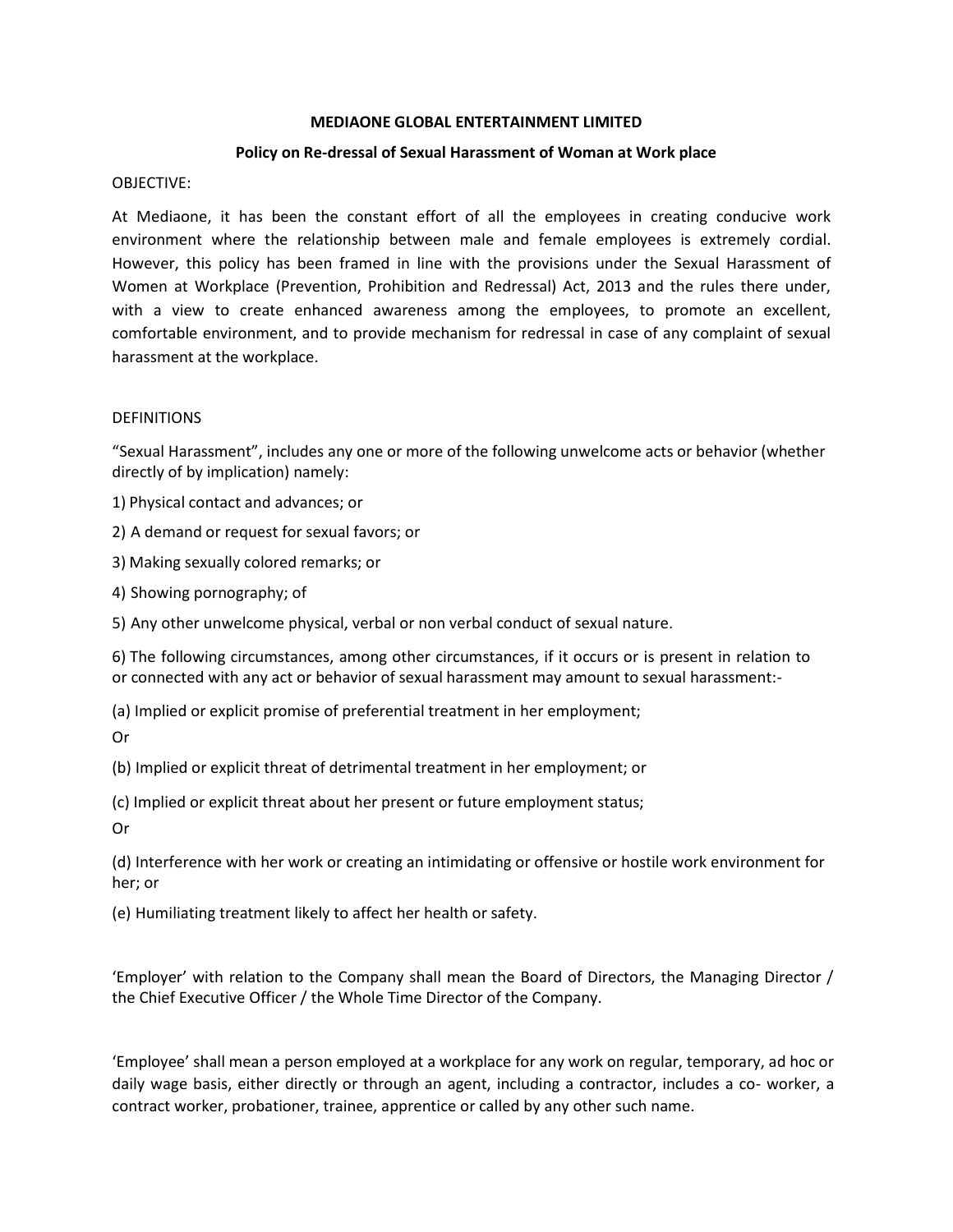'Internal Committee' shall mean the Internal Complaint Committee (ICC) as constituted by the Company to investigate/ inquiry into the complaints of Sexual Harassment by any aggrieved woman and to settle the matter.

'Aggrieved Woman' in relation to a workplace, a woman of any age whether employed or not, who alleges to have been subjected to any act of sexual harassment by the Respondent.

'Respondent' shall mean a person against whom the aggrieved woman has made a complaint.

'District Officer' means a District Magistrate or Additional District Magistrate or the collector or Deputy Collector as may be notified by the Government, for every District to exercise powers or discharge functions under The Sexual Harassment Of Women At Workplace (Prevention, Prohibition And Redressal) Act, 2013.

"Workplace" means the registered office , or any other place to which the registered office, may be shifted from time to time, and includes other offices, branches, units, places from where the commercial, professional, vocational, educational, entertainmental, industrial, health services or financial activities including production, supply, sale, distribution, service activities are carried on by the Company and any other place visited by the employee arising out of or during the course of employment including transportation provided by the company for undertaking such journey.

# CONSTITUTION AND FUNCTIONS OF INTERNAL COMPLAINT COMMITTEE

The company shall constitute an Internal Complaints Committee to inquire into and redress the complaints of sexual harassment at the workplace. The Internal Complaints Committee shall consist of:

1. A Presiding Officer who shall be a woman employed at a senior level at workplace from amongst the employee;

2. Minimum two members from amongst the employee preferably committed to the cause of women or who have had experience in social work or have legal knowledge.

3. One member from amongst NGO's or associations committed to the cause of women or a person familiar with the issues relating to sexual harassment.

At least half of the total Members so nominated shall be women. The quorum of ICC meetings shall be 3 including Chairperson/Presiding Officer. The Presiding Officer and every member of Internal Complaint Committee shall hold office for a period not more than 3 years from the date of their nomination. The NGO member shall be entitled for such payments as may be mutually agreed.

Disqualification: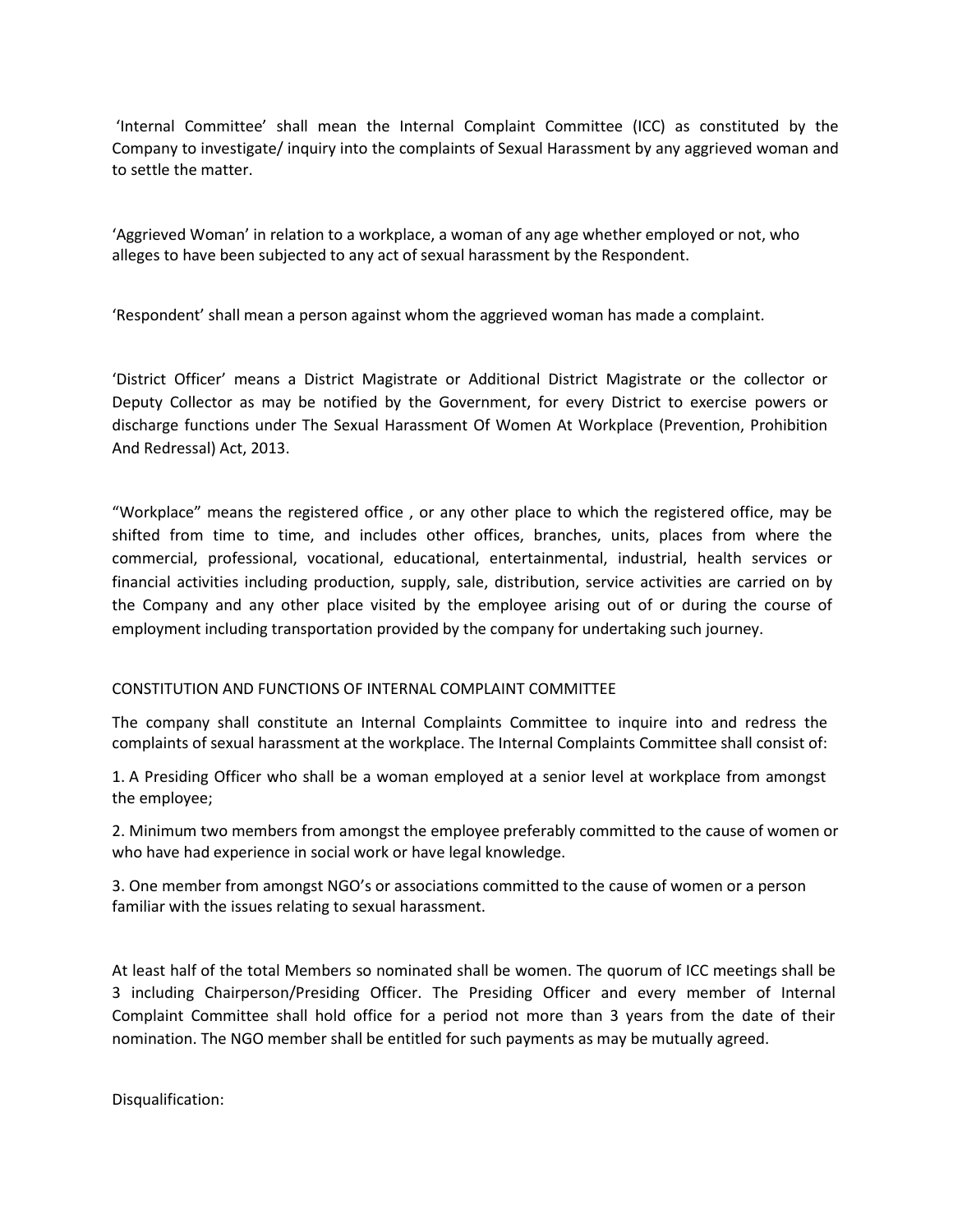Where the presiding officer or any member of the Internal Committee:-

a. contravenes the provisions of section 16 of the act;

b. Has been convicted for an offence or an enquiry into an offence under any law for the time being in force is pending against him;

c. He has been found guilty in any disciplinary proceedings or a disciplinary proceeding is pending against him; or

d. Has so abused his position as to render his continuance in office prejudicial to the public interest; such presiding officer or member, as the case may be, shall be removed from the Committee.

Procedure for grievance Re-dressal complaint:

The ICC shall follow the procedures hereunder subject to the authority and power entrusted under the Act and the Rules from time to time. The aggrieved woman may make, in writing, a complaint of sexual harassment at the workplace to the Internal Committee, within a period of three months from the date of incident and in case of a series of incidents, within a period of three months from the date of the last incident. The complaint can also be routed through the women representatives at respective locations. The Internal Committee shall render all the reasonable assistance to women for making the complaints in writing. This time limit may further be extended for 3 months if the ICC is satisfied that there were circumstances that prevented the woman from filing a complaint within the specified timeline.

A. Where the aggrieved woman is unable to make a complaint on account of her physical incapacity, a complaint may be filed by

i. her relative or friend;

ii. her co- worker;

iii. an officer of the National Commission for Women or State Women's Commission; or

iv. any person who has knowledge of the incident, with the written consent of the aggrieved woman.

B. Where the aggrieved woman is unable to make a complaint on account of her mental incapacity, a complaint may be filed by

- i. her relative or friend; or
- ii. a special educator; or
- iii. a qualified psychiatrist or psychologist; or

iv. the guardian or authority under whose care she is receiving treatment or care; or

v. any person who has knowledge of the incident jointly with her relative or friend or a special educator or qualified psychiatrist or psychologist, or guardian or authority under whose care she is receiving treatment or care;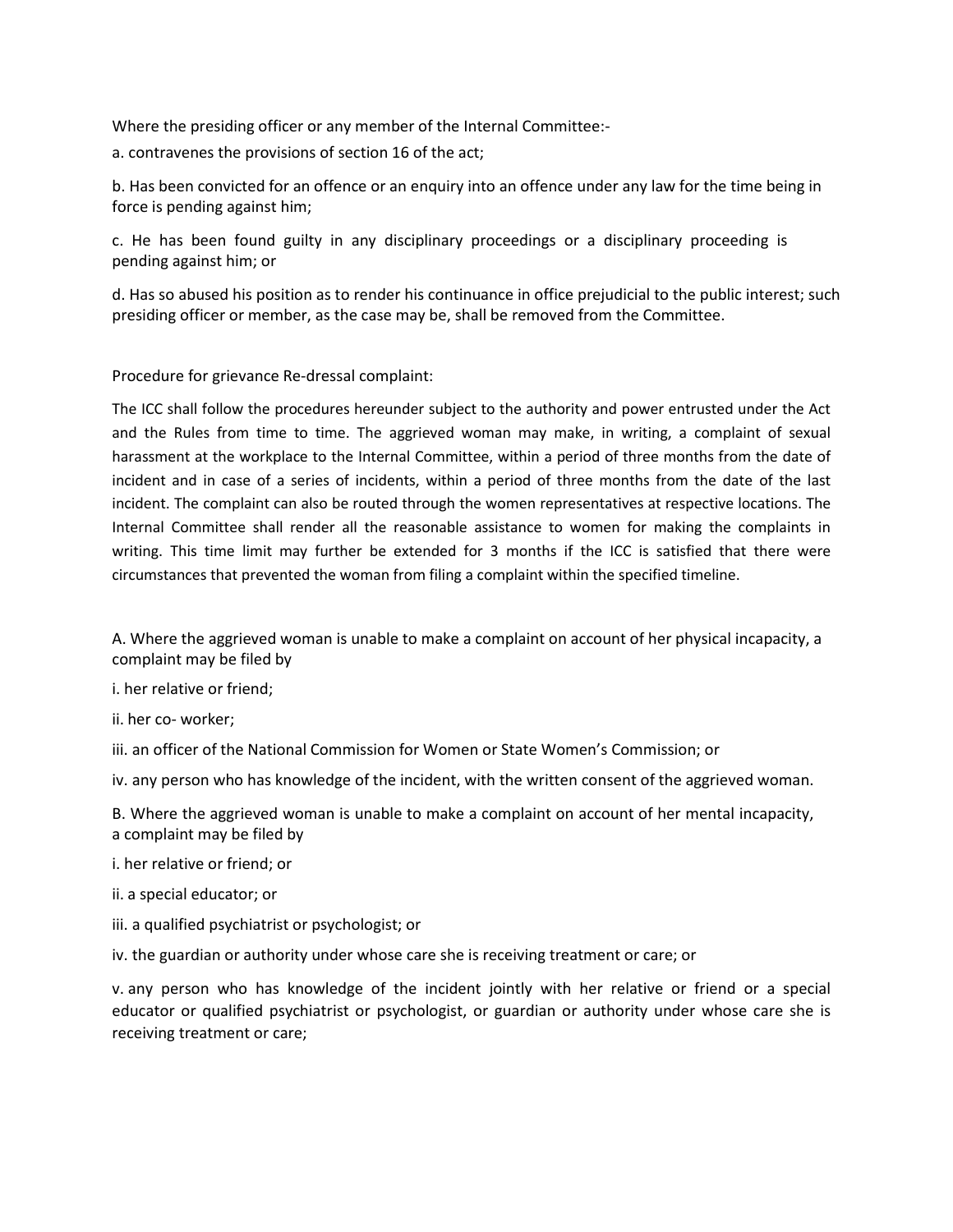C. Where the aggrieved woman for any other reason is unable to make a complaint, a complaint may be filed by any person who has knowledge of the incident, with her written consent.

D. Where the aggrieved woman is dead a complaint may be filed by any person who has knowledge of the incident, with the written consent of her legal heir.

#### Settlement through conciliation:

The Committee, before initiating the inquiry, may at the request of the aggrieved woman, will take steps to settle the matter between her and the respondent through conciliation. However, such conciliation shall not include any monetary settlement. Wherever such settlement has been arrived at, the ICC shall record it and send the same to the employer to take action as per its recommendation. The ICC shall provide copies of settlement to aggrieved woman and the respondent. Once such settlement has been arrived at, no further enquiry shall be conducted by the Internal Committee, however, a woman can further refer the same to Internal Committee for Redressal if the terms of settlement have not been complied with and thereupon the ICC shall proceed to make an inquiry thereof.

Manner of complaint and Inquiry:

1. The Complainant shall submit 6 copies of complaint with ICC along with supporting documents and the name(s) and address(s) of the witnesses, if any.

2. The ICC shall send one copy of the complaints to the respondent within 7 days of receipt of complaint.

3. The respondent shall file his reply along with his list of documents and the name(s) and address(s) of the witnesses, if any within 10 days of receipt of complaint copy from ICC.

4. The Committee, while inquiring the complaint referred to it, will call upon both the parties separately, listen, look at proof (if any), verify documents produced by the parties, allow the parties to produce witnesses and to put forth their say. Both the parties during the course of enquiry shall be given an opportunity of being heard.

5. ICC shall have the right to terminate the inquiry proceedings or to give an exparte decision on the complaint, if the complainant or respondent fails, without sufficient cause, to present herself or himself for three consecutive hearings convened by the Chairperson of the presiding officer. However, a written notice of 15 days shall be given in advance by ICC before terminating or giving ex-parte decision.

6. The Internal Complaints Committee will protect the identity of all individuals involved during the process, identity and the address of the aggrieved woman, respondent, and witnesses and contents of complaints and its enquiry proceedings, reports, recommendations etc., action taken by the employer and all these information shall not be communicated or made known to the public, press and media in any manner. In case any person entrusted to protect the aforesaid information, contravenes it, the employer shall recover Rs.5000/- as penalty from him.

7. The parties shall not be allowed to bring in any legal practitioner to represent them in their case at any stage of the proceedings before the Internal Complaints Committee.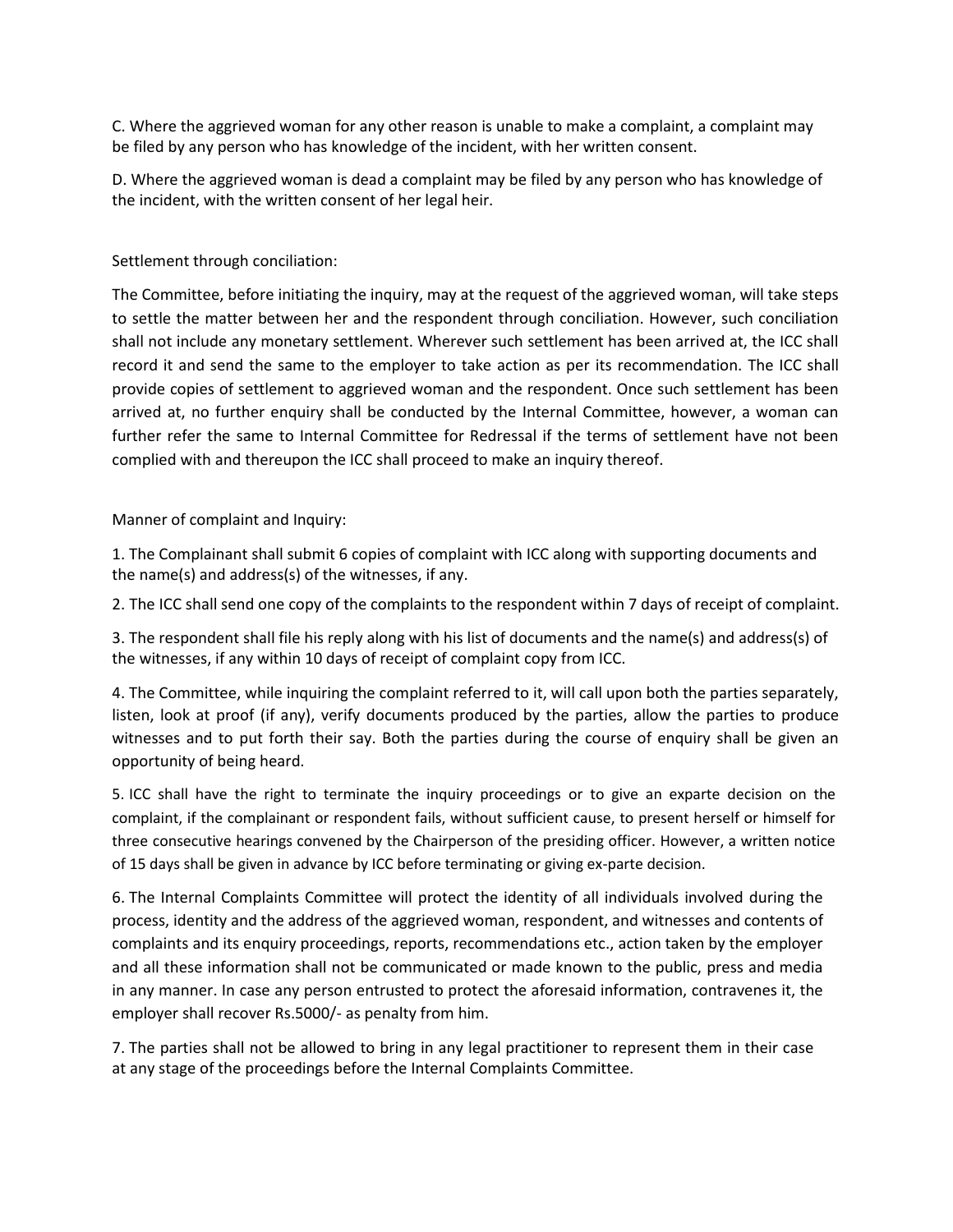8. At the end of the inquiry, the Committee shall prepare a report of findings on the complaint and provide a copy of such report to the employer, aggrieved woman and the respondent within 10 days from the date of completion of enquiry.

9. In case the Internal Complaints Committee on conclusion of the enquiry finds that the allegation was malicious or has made the complaints knowing it to be false, or has produced any forged / misleading document, it will recommend to the employer to take such actions which are prescribed to be taken in case of allegation against the respondent has been proved under this policy against the woman who has made the malicious complaint. In all such cases the malicious intent on the part of the woman must be established before any action is recommended.

10. The inquiry shall be completed by ICC within a period of ninety days of receiving the complaint.

11. The employer shall act upon the recommendation of ICC upon completion of inquiry within 60 days of its receipt by him.

## Relief

During the pendency of inquiry, on a written request made by the aggrieved woman, the ICC may recommend to the Management/Employer to:

i. Transfer the aggrieved woman or respondent to any other workplace.

ii. Grant leave to the aggrieved woman upto the period of 3 months (over and above the entitled leave under company policy.

iii. Restrain the respondent from reporting on the work performance of the aggrieved woman or writing her confidential report and assign the same to another office.

The employer shall implement the recommendations of ICC and send the report of implementation to the Internal Complaints Committee.

On completion of inquiry:

A. If the allegation has not been proved, ICC shall recommend to the employer and the District Officer that no action is required to be taken in the matter.

B. If the allegation against the respondent has been proved, the committee shall recommend to the employer:-

- Actions in accordance with misconduct mentioned in service rules /appointment letter;
- Issue a verbal and or written warning;
- Issue a suspension;
- withholding of increment or promotion;

- To deduct, notwithstanding anything in the service rules applicable, from the salary or wages of the respondent the such sum as it may consider appropriate to be paid to the aggrieved woman or her legal heir;